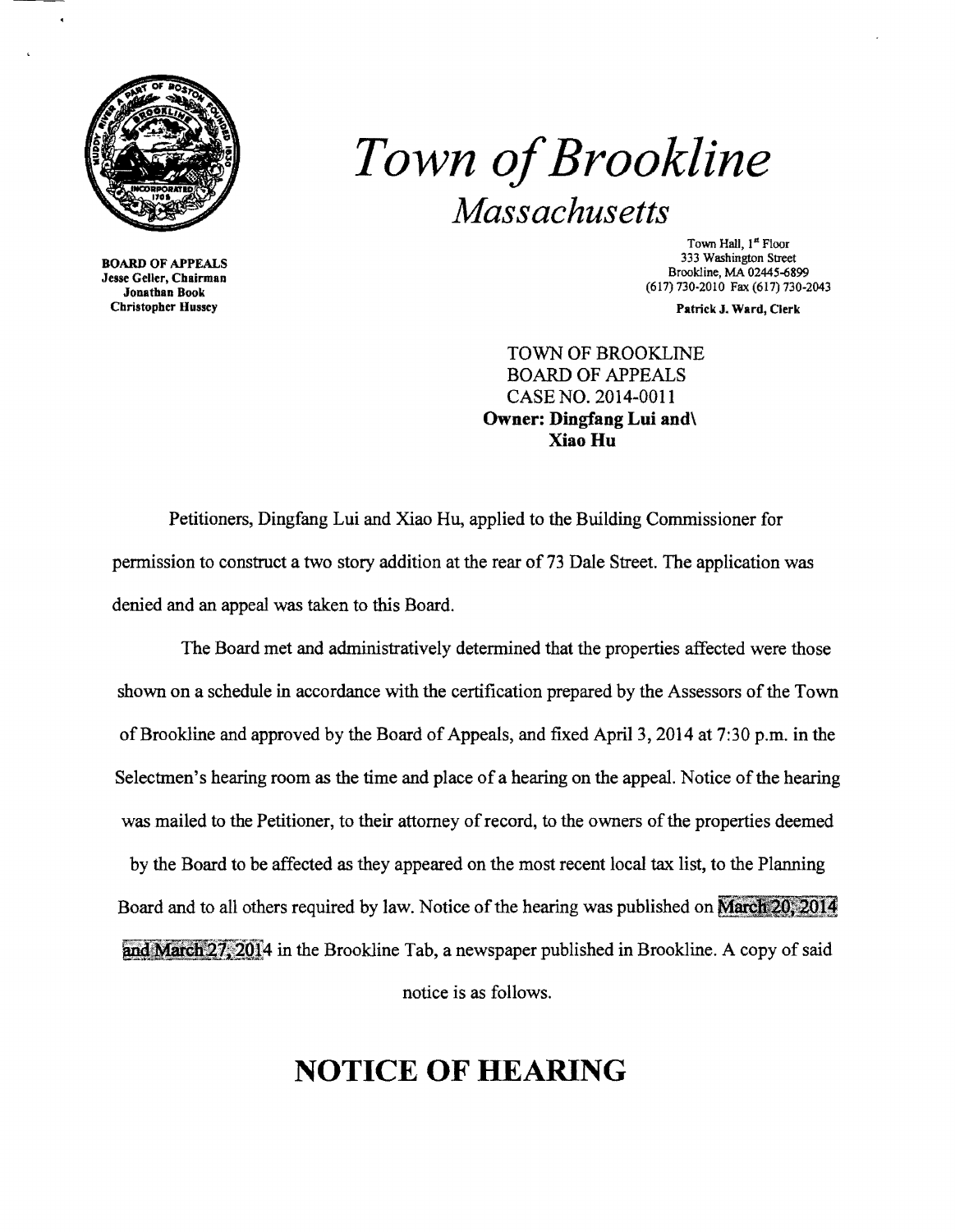Pursuant to M.G.L., C. 39, sections 23A & 23B, the Board of Appeals will conduct a public hearing to discuss the following case:

Petitioner: DINGFANG LIU Owner: DINGFANG LIU AND XIAO HU Location of Premises 73 DALE STREET Date of Hearing: April 3, 2014 Time of Hearing: 7:30 PM Place of Hearing: SELECTMEN'S HEARING ROOM, 6TH FLOOR A public hearing will be held for a variance and/or a special permit from Section 5.09.2.j: Design Review Section 5.22.3.b.l.b: Floor Area Ratio Section 5.43: Exceptions to Yard and Setback Regulations Section 5.70: Rear Yard Requirements of the Zoning By-Law to CONSTRUCT A TWO STORY ADDITION AT REAR FOR AN ADDITIONAL 660 SQUARE FEET OF FLOOR AREA at 73 DALE STREET. Said Premises located in an S-7 (Single-Family) Residence District.

*Hearings once opened, may be continued by the Chair to a date and time certain. No further notice will be mailed to abutters or advertised in the TAB. Questions regarding whether a hearing has been continued, or the date and time ofany hearing may be directed to the Office ofthe Town Clerk at 617-730-2007 or check the meeting calendar at:www.brooklinema.gov.* 

The Town of Brookline does not discriminate on the basis of disability in admission to, access to, or *operations ofits programs, services or activities. Individuals who need auxiliary aids for effective communication in programs and services ofthe Town ofBrookline are invited to make their needs known to Robert Sneirson, Town ofBrookline,* 11 *Pierce Street, Brookline, MA 02445. Telephone:* (617) *730-2328; TDD (617) 730-2327; or email at rsneirson@hrooklinema.gov.* 

## Jesse Geller Jonathan Book Christopher Hussey

At the time and place specified in the notice, this Board held a public hearing. Present at

the hearing *was* Chairman Jesse Geller, and Board Members Christopher Hussey and Jonathan

Book. The petitioner, Dinfang Liu, with the assistance of his architect, Adam Glassman,

presented the case.

Mr. Liu described 73 Dale Street as a single family, two-story home located on the Dale

Street cul-de-sac north of the intersection of Dale Street and Country Road. The immediate

neighborhood consists of a mixture of homes with the easterly side of Dale Street consisting of

primarily two-story split level houses with a garage tmderneath the first floor, and the westerly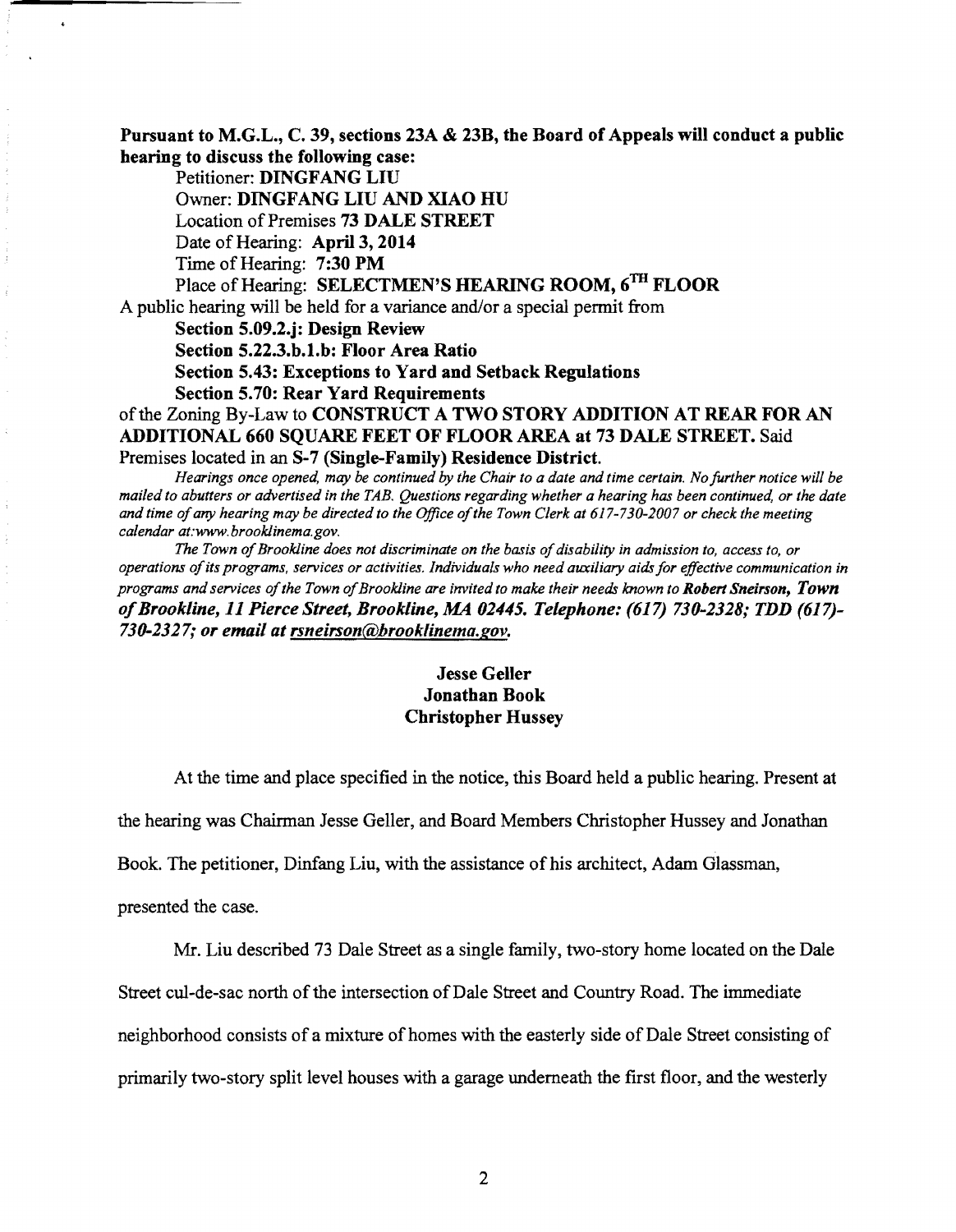side consisting primarily of single story ranch homes. The majority of homes in this neighborhood are on small and, in some cases, narrow lots.

The applicants, Dingfang Liu and Xiao Hu, propose to construct a new two-floor addition at the rear of their home. The new addition will replace the existing porch and allow the addition of an expanded basement; a reconfigured kitchen and dining area and new office on the first floor; a fourth bedroom and small library on the second floor, as well as expanded attic space. The proposed addition will add another 679.5 square feet of habitable space to the property as a whole and increase the total FAR of this property from .27 to .4185. The allowed FAR in this district is .35, and the maximum FAR allowed by special permit for an exterior conversion is .42.

The applicant seeks relief by special permits.

The Chairman asked if anyone wished to speak in favor of the proposal or in opposition to the proposal. There was no one present to speak.

The Chairman called upon Tim Richard, Planner, to deliver the findings of the Planning Board:

**<u>Section 5.09.2.j** – Design Review:</u> Any addition to a structure for which a special permit is requested pursuant to Section 5.22, requires a special permit under Section 5.09.

*Preservation ofTrees and Landscape:* The rear yard is primarily landscaped with grass, with a mature pine tree on left and a row of arborvitae on rear property line. The addition will not require the removal of trees or a change in grade.

*Relation of Buildings to Environment:* The addition is consistent with the rest of the building's massing, and is not expected to cause any shadows on neighboring properties.

*Relation ofBuildings to the Form ofthe Streetscape and Neighborhood:* The addition will not cause a significant change to the streetscape.

3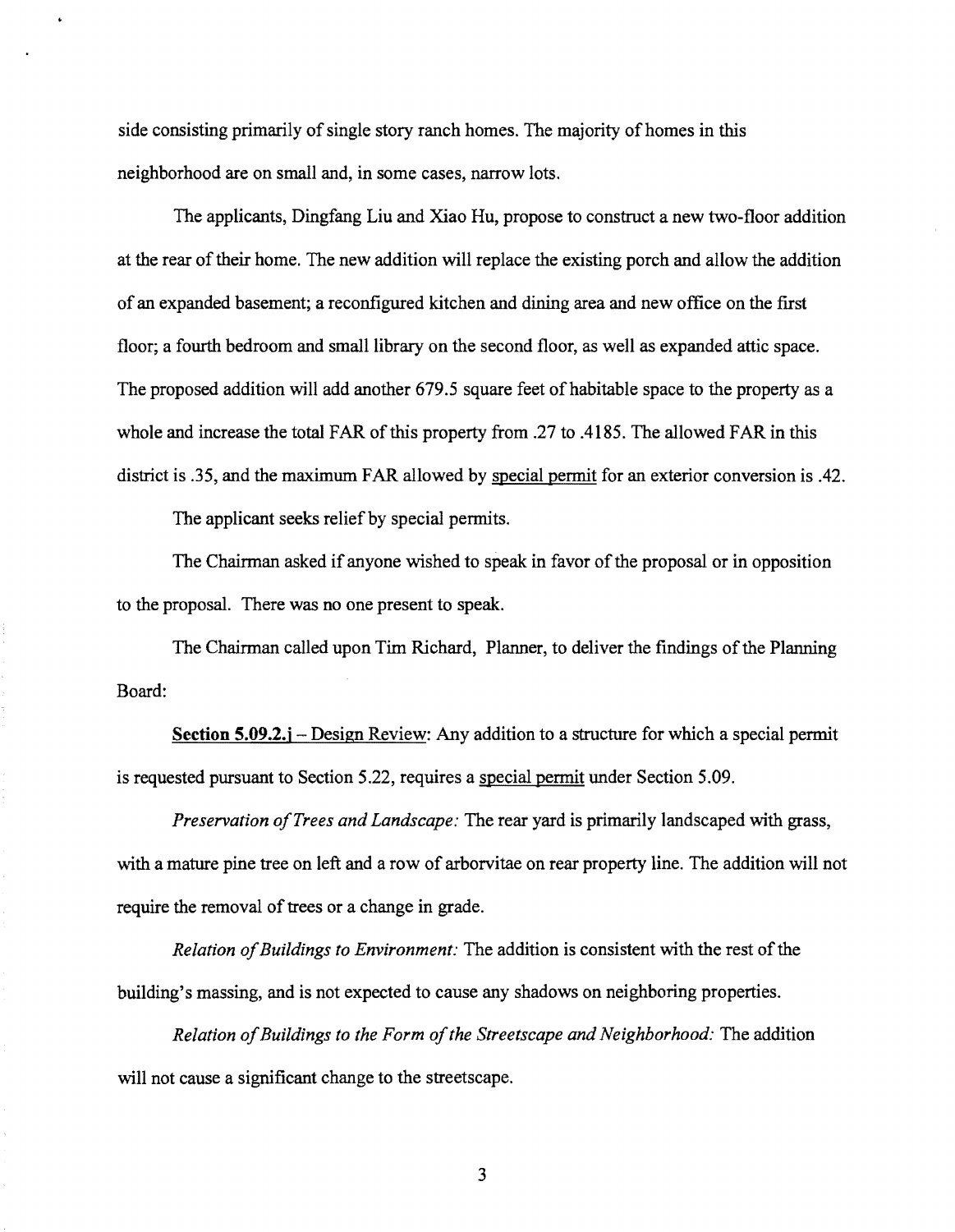*Open Space:* The property will continue to have an adequate landscaped rear yard after the addition is complete.

Section 5.22.3.h.1.h - Exceptions to Floor Area Ratio (FAR) for Residential Units

Section 5.43 - Exceptions to Yard and Setback Regulations

Section 5.70 - Rear Yard Requirements

| Dimensional Requirements |      | Existing and Proposed |      |                  |
|--------------------------|------|-----------------------|------|------------------|
| Floor Area Ratio         | .35  | .265                  | .418 |                  |
| <b>FAR Percentage</b>    | 100% | 75.8                  | 119. | Special Permit*  |
| Floor Area (sf)          | 1551 | 1175                  | 1854 |                  |
| <b>Rear Yard Setback</b> | 30'  | 30.2                  | 20.6 | Special Permit** |

\*Under Section 5.22.3.b.l.b, the Board of Appeals may grant by special permit an increase in floor area above the permitted gross floor area for an exterior addition that is less than or equal to 20% of the permitted gross floor area;

\*\* Under Section 5.43, the Board of Appeals may waive by special permit yard and setback requirements if a counterbalancing amenity is provided.

Mr. Richard said the Planning Board is not opposed to the proposed project. Although a large addition, the overall finished structure will be in keeping with the scale and development pattern of the immediate surrounding neighborhood. Once the project is completed, the rear yard will still have adequate usable open space, as required by zoning by-law. However, the Planning Board questioned the use of skylights in the expanded attic, when the plans and the proposed floor area ratio do not indicate that this area will be living space. Although the applicant does not intend to remove the existing pine tree in left side yard, the Board recommends that efforts be made to protect this tree during construction. The Board further recommends that the applicant provide additional landscaping as a counterbalancing amenity.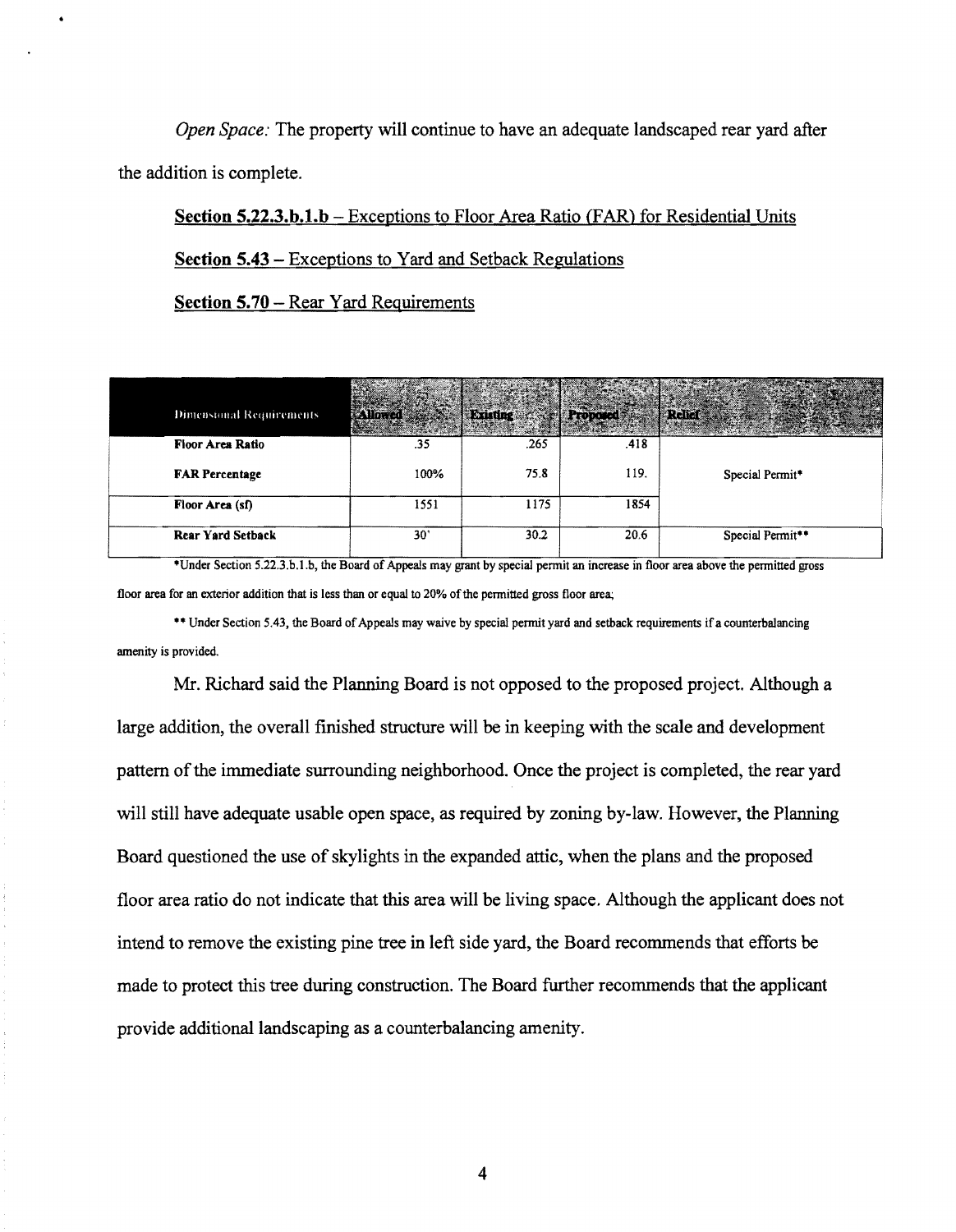**Therefore, the Planning Board recommends approval of the plans by Adam Glassman, dated 2/28/2014 and revised March 17,2014, and the site plan by Peter Nolan, dated 3/27114 subject to the following conditions:** 

š,

 $\bar{\tau}$ ţ,  $\frac{1}{2}$ 

- 1. Prior to the issuance of a building permit, the applicant shall submit final plans and elevations subject to the review and approval of the Assistant Director of Regulatory Planning.
- 2. Prior to the issuance of a building permit, the applicant shall submit a final landscape plan indicating all counterbalancing amenities subject to the review and approval of the Assistant Director of Regulatory Planning.
- 3. Prior to the issuance of a building pennit, the applicant shall submit to the Building Commissioner for review and approval for conformance to the Board of Appeals decision: l) a revised site plan stamped and signed by a registered engineer or land surveyor; 2) final elevations stamped and signed by a registered architect; and 3) evidence that the Board of Appeals decision has been recorded at the Registry of Deeds.

The Chairman then called upon Michael Yanovich, Chief Building Inspector, to deliver the comments of the Building Department. Mr. Yanovich stated that the Building Department had no objections to the relief sought under this application. The relief requested is minimal, the use is compatible with the area, and the Building Department will work with the Petitioner if relief is granted to ensure all codes are complied with.

The Board deliberated on the merits of special permit relief as requested. The Board voted unanimously that the requirement have been met for the issuance of a special pennit under Sections 5.09.2.j, 5.22.3.b.1.b, 5.43, 5.70 and 8.02 of the Zoning By-Law. The Board made the following specific findings pursuant to **Section 9.05 of the** of the Zoning By-Law:

5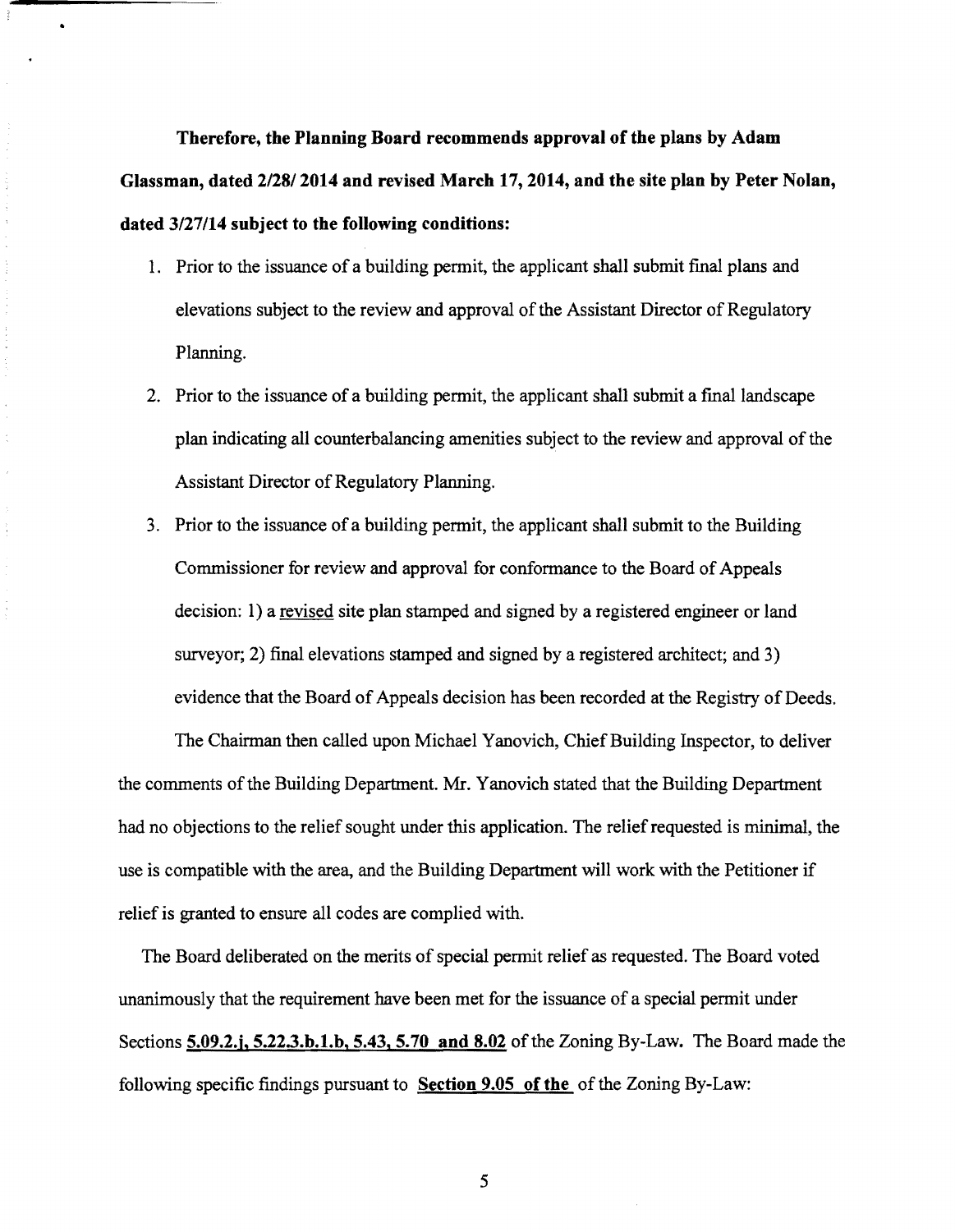a. The specific site is an appropriate location for such a use, structure, or condition.

b. The use as developed will not adversely affect the neighborhood.

c. There will be no nuisance or serious hazard to vehicles or pedestrians.

d. Adequate and appropriate facilities will be provided for the proper operation of the proposed use.

Accordingly, the Board voted unanimously to grant the requested relief subject to the following conditions:

1. Prior to the issuance of a building permit, the applicant shall submit final plans and elevations subject to the review and approval of the Assistant Director of Regulatory Planning.

2. Prior to the issuance of a building permit, the applicant shall submit a final landscape plan indicating all counterbalancing amenities subject to the review and approval of the Assistant Director of Regulatory Planning.

3. Prior to the issuance of a building permit, the applicant shall submit to the Building Commissioner for review and approval for conformance to the Board of Appeals decision: 1) a revised site plan stamped and signed by a registered engineer or land surveyor; 2) final elevations stamped and signed by a registered architect; and 3) evidence that the Board of Appeals decision has been recorded at the Registry of Deeds.

Unanimous Decision of The Board of Appeals

6